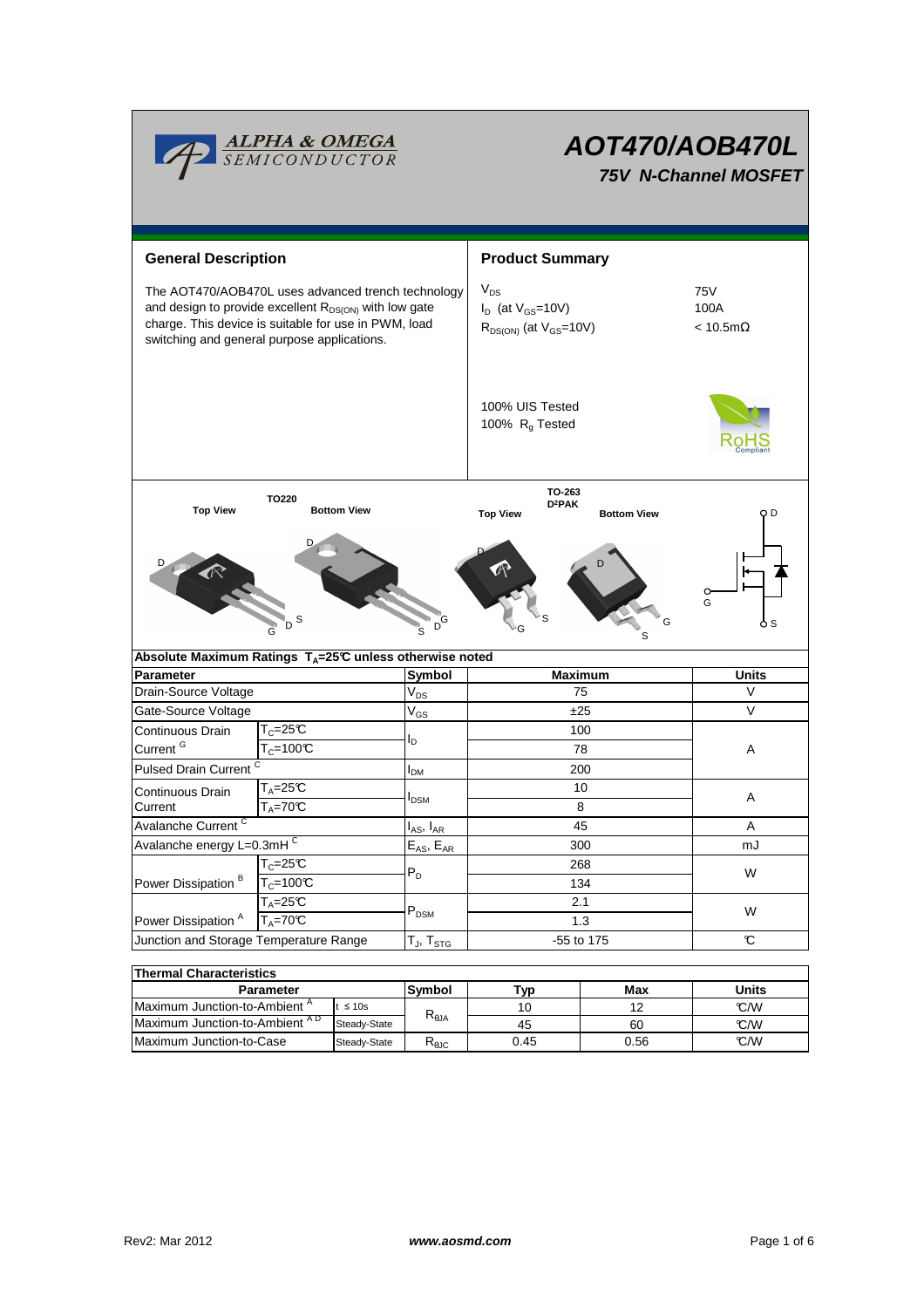

#### **Electrical Characteristics (TJ=25°C unless otherwise noted)**

| <b>Symbol</b>              | <b>Parameter</b>                                   | <b>Conditions</b>                                                                      |                     | Min            | <b>Typ</b>   | <b>Max</b>     | <b>Units</b> |  |
|----------------------------|----------------------------------------------------|----------------------------------------------------------------------------------------|---------------------|----------------|--------------|----------------|--------------|--|
| <b>STATIC PARAMETERS</b>   |                                                    |                                                                                        |                     |                |              |                |              |  |
| BV <sub>DSS</sub>          | Drain-Source Breakdown Voltage                     | $ID=250\mu A$ , $VGS=0V$                                                               |                     | 75             |              |                | V            |  |
| $I_{\text{DSS}}$           | Zero Gate Voltage Drain Current                    | $V_{DS}$ =75V, $V_{GS}$ =0V                                                            |                     |                |              | $\mathbf{1}$   |              |  |
|                            |                                                    |                                                                                        | $T_J = 55^{\circ}C$ |                |              | 5              | μA           |  |
| $I_{GSS}$                  | Gate-Body leakage current                          | $V_{DS} = 0V$ , $V_{GS} = \pm 25V$                                                     |                     |                |              | $\mathbf{1}$   | μA           |  |
| $V_{GS(th)}$               | Gate Threshold Voltage                             | $V_{DS} = V_{GS}$ , $I_D = 250 \mu A$                                                  |                     | $\overline{2}$ | 2.7          | $\overline{4}$ | V            |  |
| $I_{D(ON)}$                | On state drain current                             | $V_{GS}$ =10V, $V_{DS}$ =5V                                                            |                     | 200            |              |                | A            |  |
| $R_{DS(ON)}$               | Static Drain-Source On-Resistance                  | $V_{GS}$ =10V, I <sub>D</sub> =30A                                                     |                     |                | 8.3          | 10.5           |              |  |
|                            |                                                    | TO220                                                                                  | $T_i = 125C$        |                | 13.7         | 17             | $m\Omega$    |  |
|                            |                                                    | $V_{GS}$ =10V, $I_D$ =30A                                                              |                     |                |              |                |              |  |
|                            |                                                    | TO263                                                                                  |                     | 8              | 10.2         | $m\Omega$      |              |  |
| $g_{FS}$                   | Forward Transconductance                           | V <sub>DS</sub> =5V, I <sub>D</sub> =30A                                               |                     | 90             |              | S              |              |  |
| $V_{SD}$                   | Diode Forward Voltage                              | $I_S = 1A, V_{GS} = 0V$                                                                |                     | 0.7            | $\mathbf{1}$ | V              |              |  |
| $I_{\rm S}$                | Maximum Body-Diode Continuous Current <sup>G</sup> |                                                                                        |                     |                |              | 100            | Α            |  |
|                            | <b>DYNAMIC PARAMETERS</b>                          |                                                                                        |                     |                |              |                |              |  |
| $C_{\text{iss}}$           | Input Capacitance                                  |                                                                                        |                     | 3760           | 4700         | 5640           | рF           |  |
| $C_{\rm oss}$              | <b>Output Capacitance</b>                          | $V_{GS}$ =0V, $V_{DS}$ =30V, f=1MHz                                                    |                     | 280            | 400          | 520            | рF           |  |
| $C_{\rm rss}$              | Reverse Transfer Capacitance                       |                                                                                        |                     | 110            | 180          | 250            | рF           |  |
| R <sub>g</sub>             | Gate resistance                                    | $V_{GS}$ =0V, $V_{DS}$ =0V, f=1MHz                                                     |                     | 1.5            | 3            | 4.5            | Ω            |  |
|                            | <b>SWITCHING PARAMETERS</b>                        |                                                                                        |                     |                |              |                |              |  |
| Q <sub>q</sub> (10V)       | <b>Total Gate Charge</b>                           | $V_{GS}$ =10V, $V_{DS}$ =30V, $I_{D}$ =30A                                             |                     |                | 114          | 136            | nC           |  |
| $\mathsf{Q}_{\text{gs}}$   | Gate Source Charge                                 |                                                                                        |                     |                | 33           | 40             | nC           |  |
| $\mathsf{Q}_{\mathsf{gd}}$ | Gate Drain Charge                                  |                                                                                        |                     |                | 18           | 25             | nC           |  |
| $t_{D(on)}$                | Turn-On DelayTime                                  |                                                                                        |                     |                | 21           |                | ns           |  |
| $\mathsf{t}_{\mathsf{r}}$  | Turn-On Rise Time                                  | $V_{GS}$ =10V, V <sub>DS</sub> =30V, R <sub>L</sub> =1Ω,<br>$R_{\text{GEN}} = 3\Omega$ |                     |                | 39           |                | ns           |  |
| $t_{D(\text{off})}$        | Turn-Off DelayTime                                 |                                                                                        |                     |                | 70           |                | ns           |  |
| $\mathsf{t}_{\mathsf{f}}$  | Turn-Off Fall Time                                 |                                                                                        |                     |                | 24           |                | ns           |  |
| $t_{rr}$                   | Body Diode Reverse Recovery Time                   | $I_F = 30A$ , dl/dt=100A/ $\mu$ s                                                      |                     | 37             | 53           | 70             | ns           |  |
| $Q_{rr}$                   | Body Diode Reverse Recovery Charge                 | $I_F = 30A$ , dl/dt=100A/ $\mu$ s                                                      |                     | 100            | 143          | 185            | nC           |  |

A. The value of R<sub>BJA</sub> is measured with the device mounted on 1in<sup>2</sup> FR-4 board with 2oz. Copper, in a still air environment with T<sub>A</sub> =25°C. The Power dissipation P<sub>DSM</sub> is based on R <sub>θJA</sub> and the maximum allowed junction temperature of 150°C. The value in any given application depends on the user's specific board design, and the maximum temperature of 175°C may be used if the PCB allows it.

B. The power dissipation  $P_D$  is based on  $T_{J\{MAX\}}=175^\circ$  C, using junction-to-case thermal resistance, and is more useful in setting the upper

dissipation limit for cases where additional heatsinking is used.

C. Repetitive rating, pulse width limited by junction temperature  $T_{J(MAX)}$ =175°C. Ratings are based on low frequency and duty cycles to keep initial  $T_J = 25^\circ$  C.

D. The  $R_{\theta JA}$  is the sum of the thermal impedance from junction to case  $R_{\theta JC}$  and case to ambient.

E. The static characteristics in Figures 1 to 6 are obtained using <300us pulses, duty cycle 0.5% max.

F. These curves are based on the junction-to-case thermal impedance which is measured with the device mounted to a large heatsink, assuming a maximum junction temperature of  $T_{J(MAX)}$ =175°C. The SOA curve provides a single pulse rating.

G. The maximum current rating is limited by bond-wires.

H. These tests are performed with the device mounted on 1 in<sup>2</sup> FR-4 board with 2oz. Copper, in a still air environment with T<sub>A</sub>=25°C.

THIS PRODUCT HAS BEEN DESIGNED AND QUALIFIED FOR THE CONSUMER MARKET. APPLICATIONS OR USES AS CRITICAL COMPONENTS IN LIFE SUPPORT DEVICES OR SYSTEMS ARE NOT AUTHORIZED. AOS DOES NOT ASSUME ANY LIABILITY ARISING OUT OF SUCH APPLICATIONS OR USES OF ITS PRODUCTS. AOS RESERVES THE RIGHT TO IMPROVE PRODUCT DESIGN, FUNCTIONS AND RELIABILITY WITHOUT NOTICE.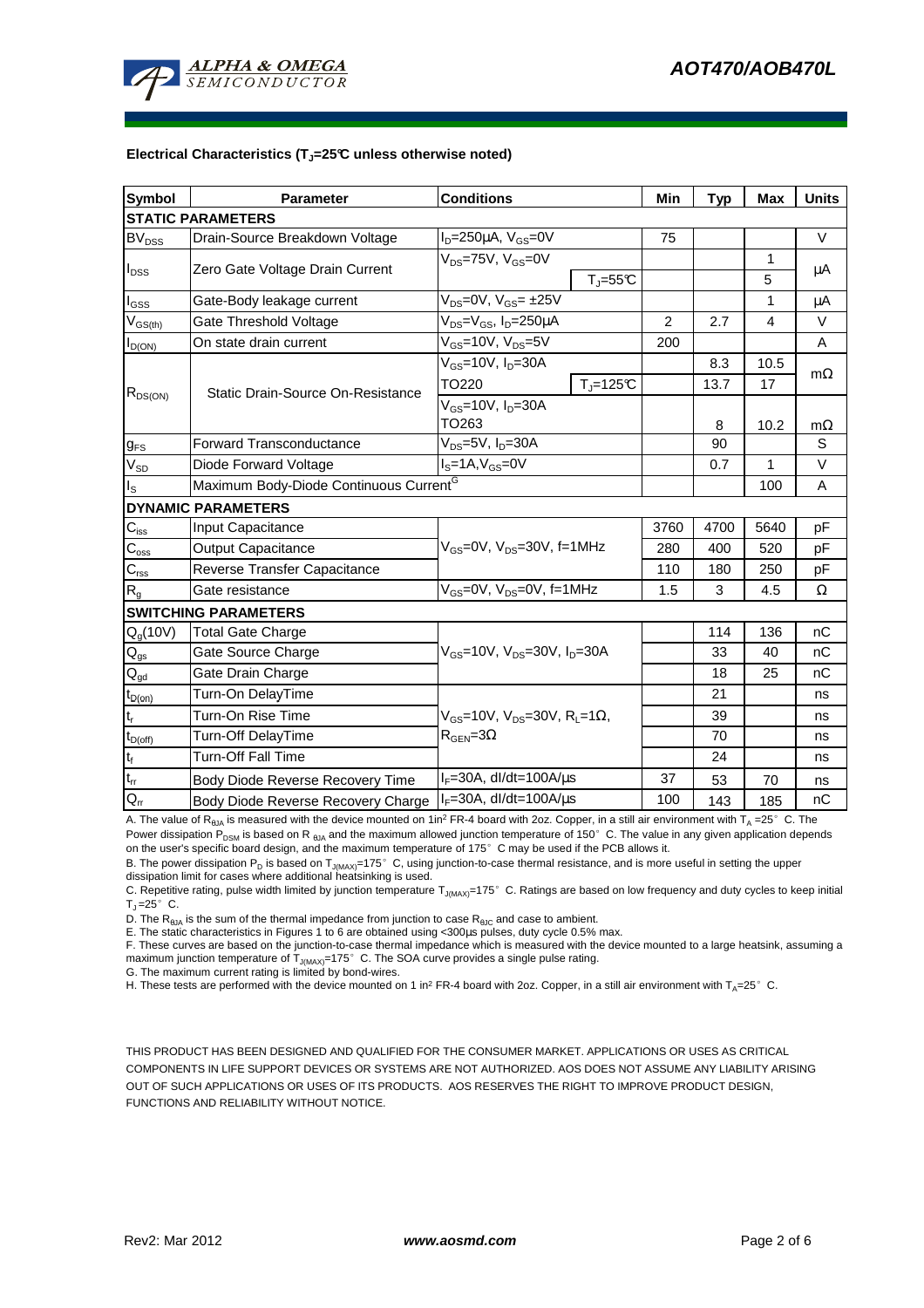

## **TYPICAL ELECTRICAL AND THERMAL CHARACTERISTICS**

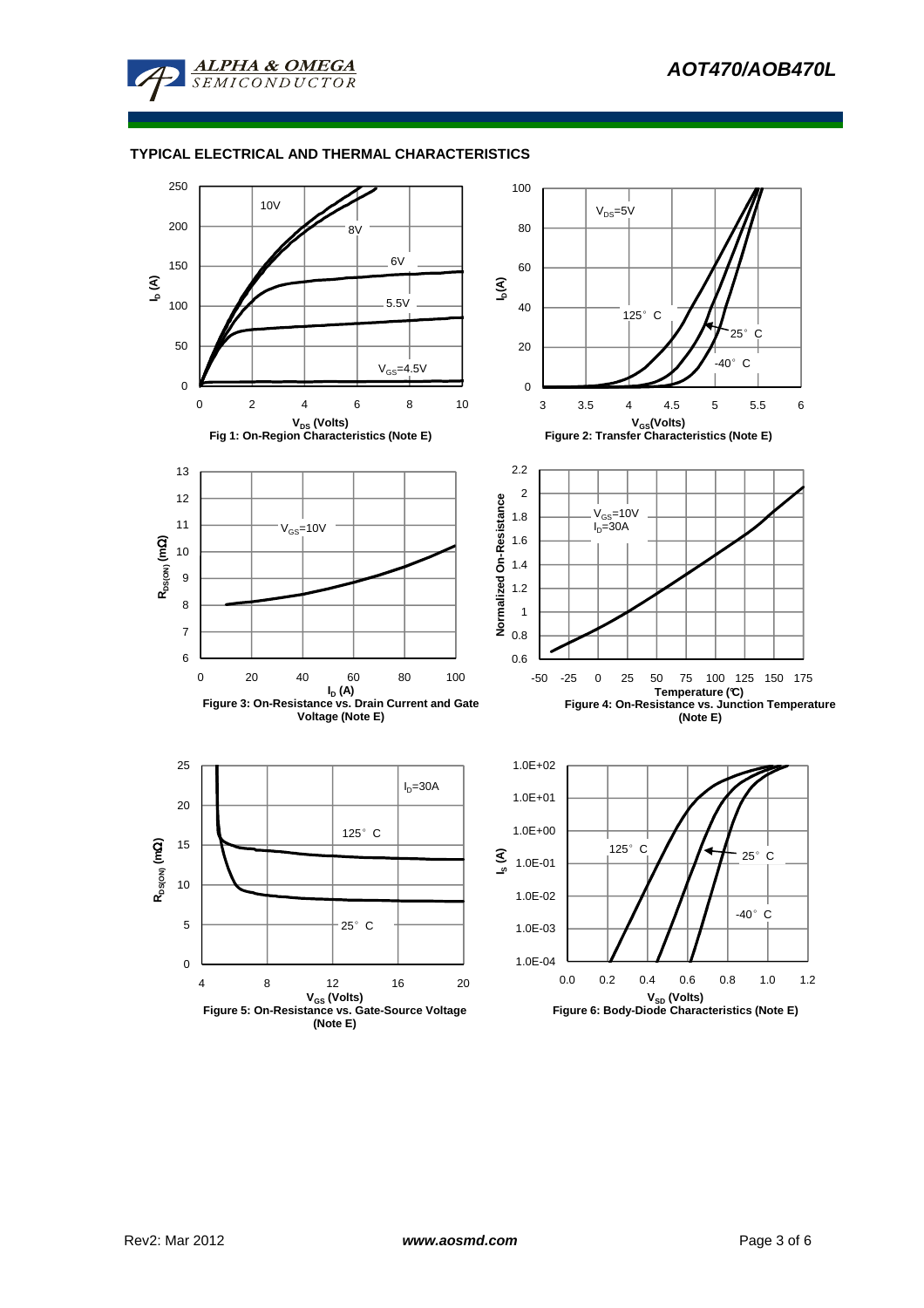

### **TYPICAL ELECTRICAL AND THERMAL CHARACTERISTICS**



**Figure 11: Normalized Maximum Transient Thermal Impedance (Note F)**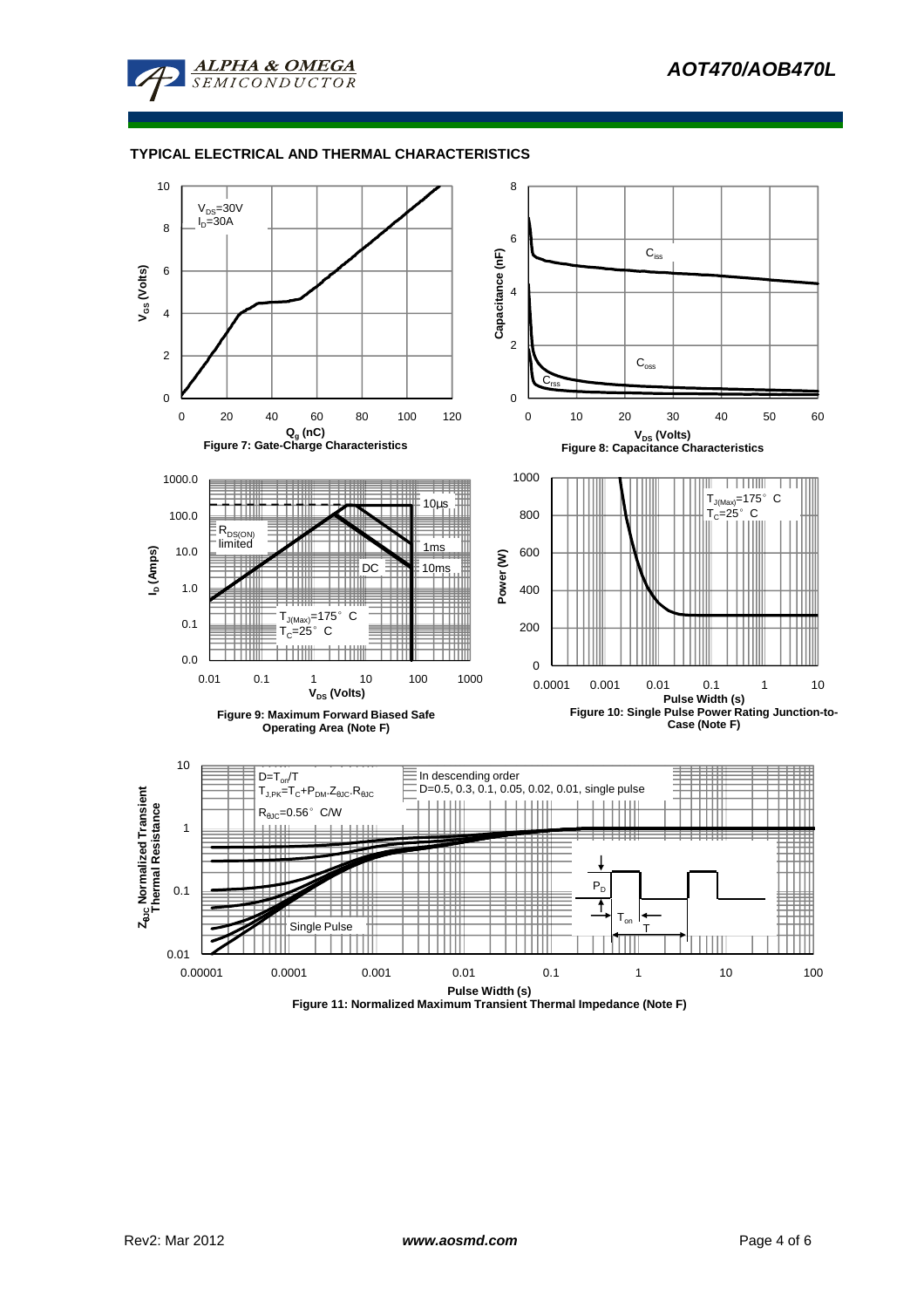

#### **TYPICAL ELECTRICAL AND THERMAL CHARACTERISTICS**



**Figure 16: Normalized Maximum Transient Thermal Impedance (Note H)**